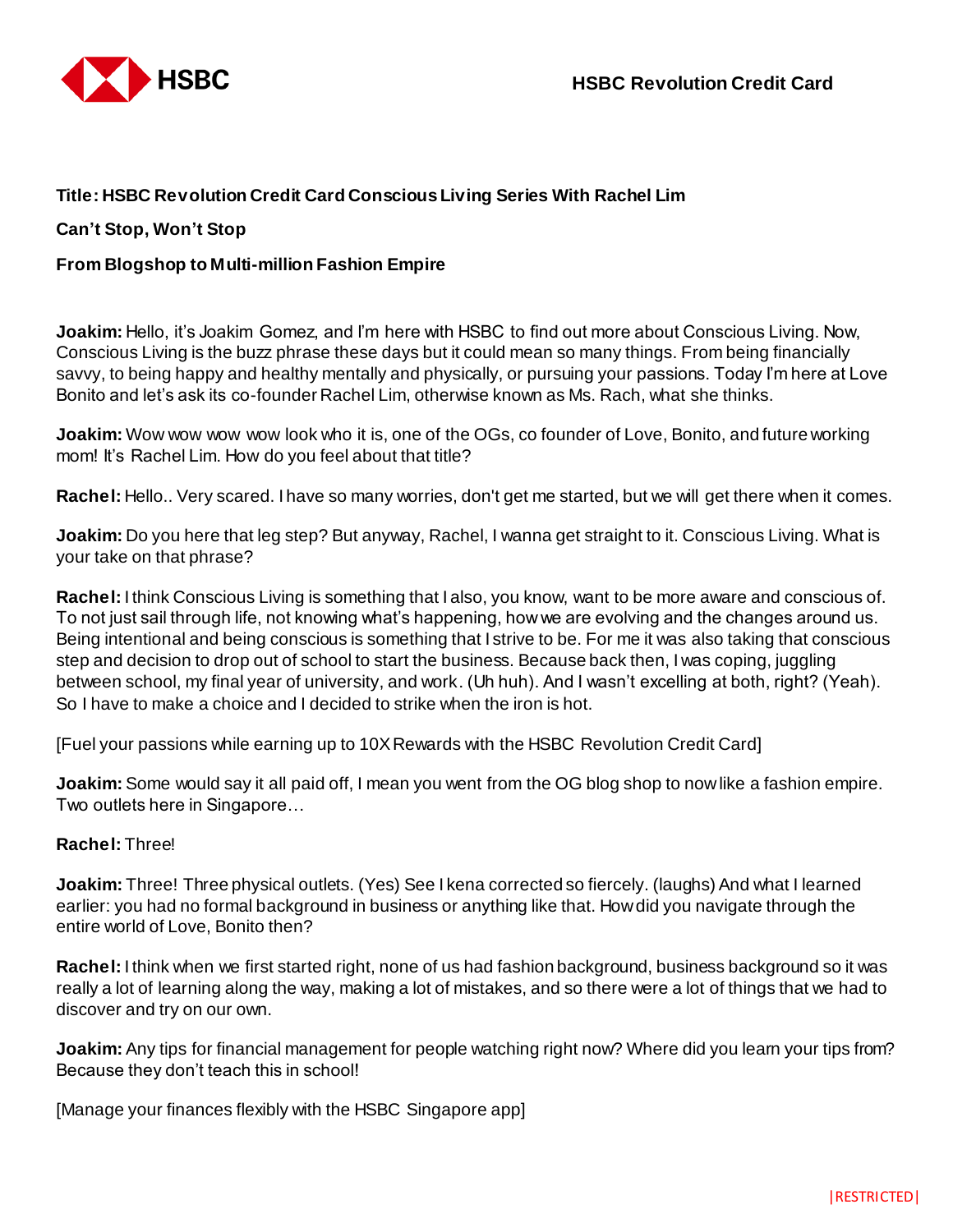**Rachel:** Yeah, they don't! And they should. I think for me I was heavily influenced by my mom, because back in the days, you know, 1997 with the Asian Financial Crisis, my family was really hit hard. And I had to watch her prioritise our family expenses between necessities like food, and niceties like a hair cut. It's important to be aware and conscious of, you know, where our money is going every month, for example right? To know what we are spending on, so that when the time comes when we need to tighten our belt, be it for a rainy day, or for big ticket items like a wedding, buying a house, or you know saving up for a baby, you know where to cut from.

[Track your spending with e-Statements on the HSBC Singapore app]

**Joakim:** Aside from Love, Bonito, personally as well, I'm pretty sure you've gone through plenty of ups and downs. How do you get through that?

**Rachel:** I think I'll always remember what one of my mentors shared. He said, "When things are going well, don't let it get to your head. When things are not going well, don't let it get to your heart." I think that's a great reminder to me, you know, to constantly stay grounded in every situation. I am very conscious of what I consume and feed my mind everyday. I think one other thing that really helps me is also self-care. To take time out to recharge, rejuvenate, whatever that means for you. (Yeah). And for me, you know it's really during the weekends like on Sundays to carve out time to spend time with my family, go for meals.

**Joakim:** The next question is this: So many online stores now. What made you want to open a physical store for Love, Bonito?

**Rachel:** Ultimately at the end of the day Love Bonito believes in the human connection. Especially in a day and age where everyone's on their mobile phones and you know everything is done digitally, I think tha t human connection is very, almost sacred and special, and that's a goal we want to create in our stores as well. To be able to create a space that's safe, that's experiential, that's fun, for women to come in to discover herself, her style, and also to have fun shopping basically.

**Joakim:** So this is present day. What is the future for you and Love Bonito?

**Rachel:** The goal of Love Bonito has always been to journey with women through the different stages of her life. The first interview, the first date, her marriage, her first kid. I think for us we want to create more product lines that will cater to the different stages of a woman's life further. So I think that's the goal to expand the assortment and to also expand in terms of markets to reach out to more women.

### **Joakim:** Will motherhood change anything?

**Rachel:** Yes! I'm sure, I am well… (Worried, yes, worried) Yes… I think it will definitely change me. I admit I want to go on a conscious, intentional journey of noticing and knowing you know the changes that I'm going through, not just physically but also emotionally, mentally. So I think yeah, looking forward to th at. And I'll be sure to share with you.

**Joakim:** One more favour. Can you please show me around this beautiful shop?

**Rachel:** Oh sure, yeah let's go!

**Joakim:** Let's go!

[Start shop tour]